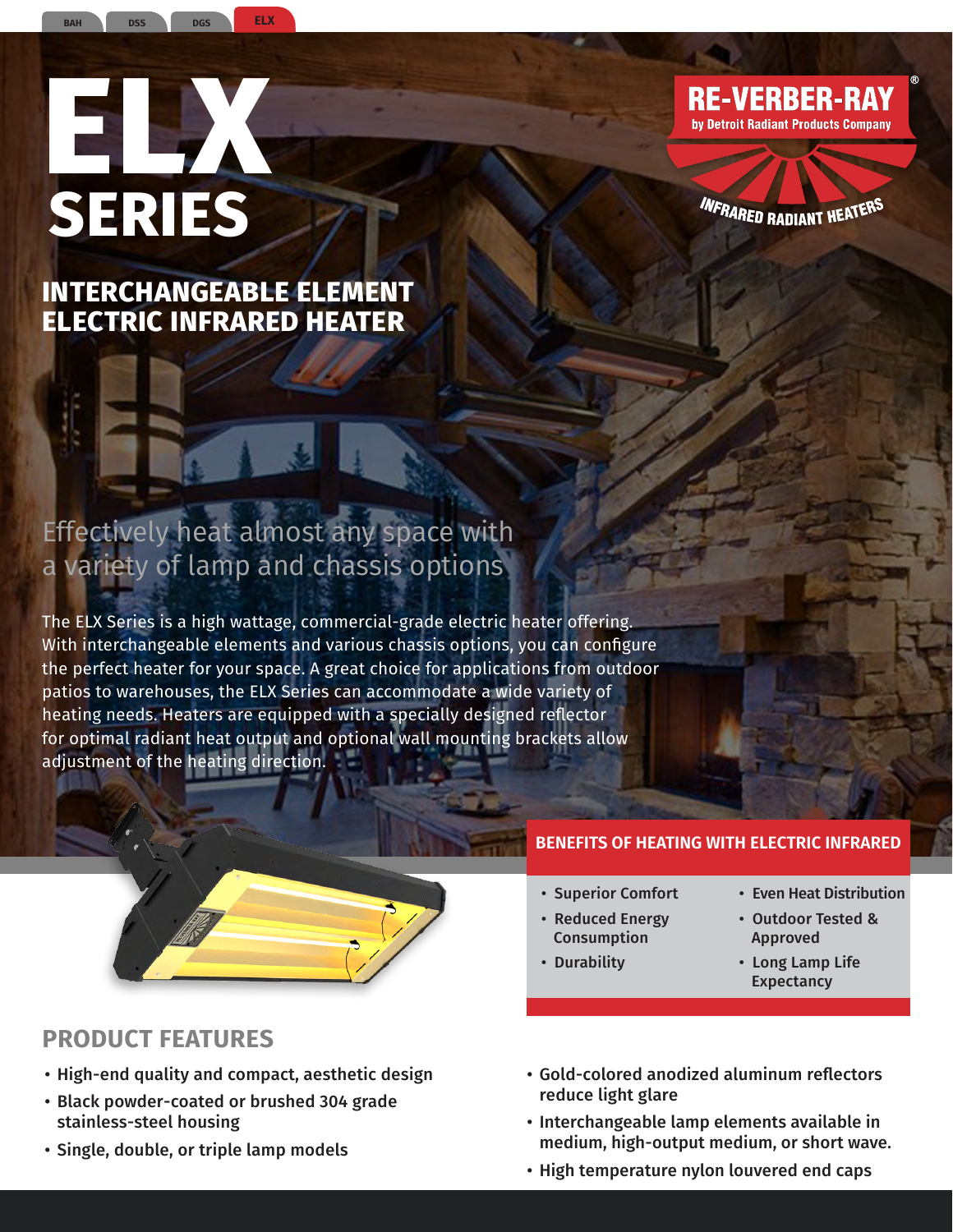# **ELX SERIES**

**INTERCHANGEABLE ELEMENT ELECTRIC INFRARED HEATER**

# **PRODUCT SPECIFICATIONS**







**Mounting Options:** 0° to 45° Adjustable Brackets Included



**Lamp Elements:** Medium Wave, High-Output Medium Wave, Clear Short Wave, or Ruby Short Wave

# **CHOOSING AN ELX MODEL**

#### **Housing:**



Black Powder-coated Aluminized Steel or Stainless Steel for Added Durability and Corrosion Resistance



#### **Certifications & Approvals:** UL Listed for Indoor & Outdoor Commercial, Outdoor Residential



**Limited Warranty:** 1 year (All Components)

The ELX Series offers a variety of configurable options including housing color, length, voltage, wattage, element quantity, and element type to fit a wide range of applications.

### VOLTAGE OPTIONS

The ELX Series is available in several voltages including 120, 208, 240, 277, 480, and 575 V. The voltage available to the space is an important consideration when determining which chassis and element type to select as voltage is directly related to wattage.

## CHASSIS OPTIONS

Each application is different, which is why the ELX Series can be customized in a variety of ways, beginning with the chassis. Available in stainless steel or black powder-coated finishes; 24", 33", or 46"; and one, two, or three heating elements, you're sure to find the right configuration for your space.



Stainless Steel



Black Powder-Coat

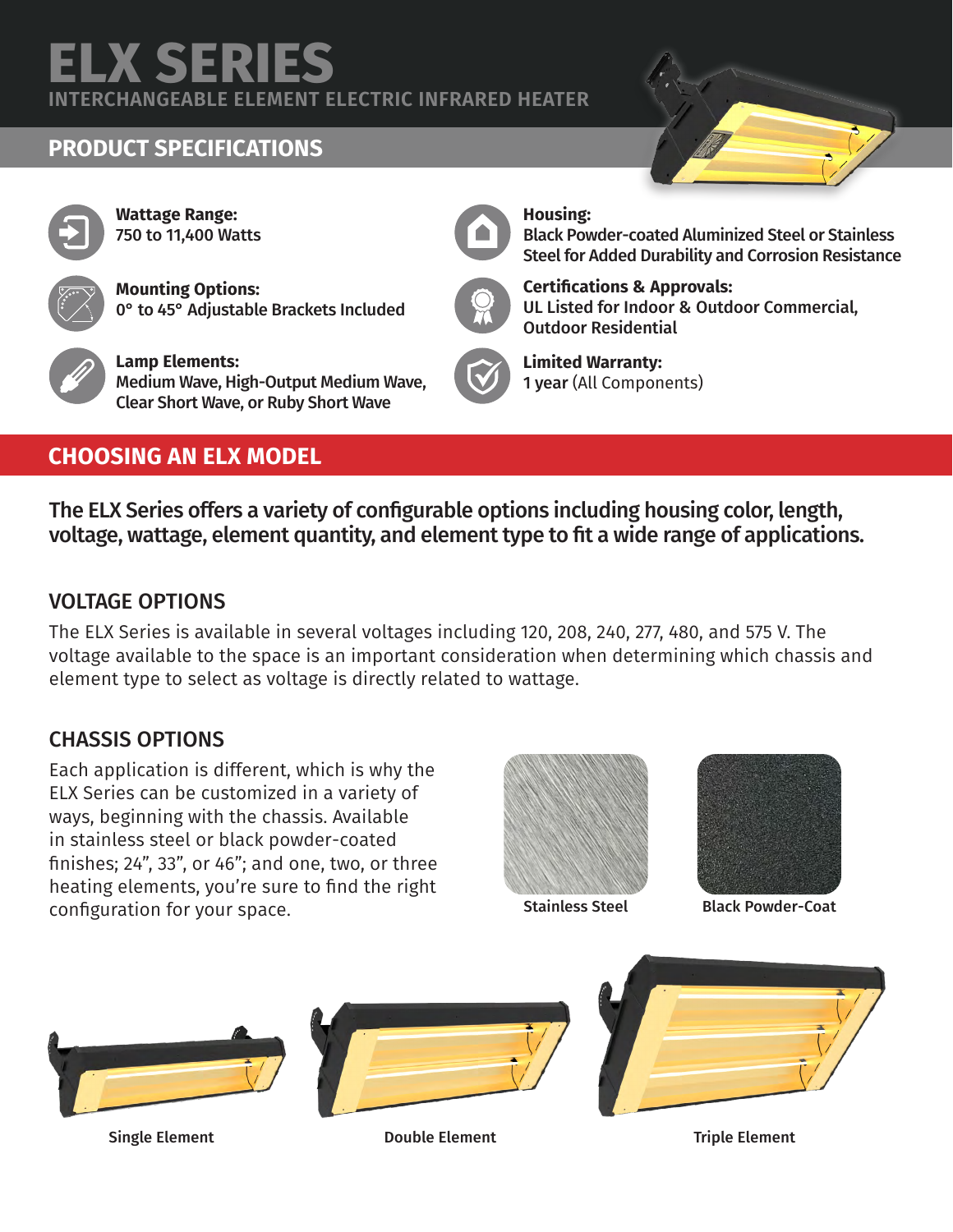#### ELEMENT OPTIONS

Selecting the right element for your space is important. The ELX Series can be customized with four different element types: medium wave, high-output medium wave, clear short wave, and ruby short wave. Understanding the differences between these elements is key to creating your perfect heater.

**Standard medium wave** elements produce a soft, orange glow after reaching operating temperature. There is almost no visible light on walls or at the ground level. They typically have around half the wattage output of the other element types. Standard medium wave elements are perfect for restaurant patios and other areas where light is not needed.





**High-output medium wave** elements produce a mild white light while operating. Light is visible on walls and at the ground level, but is around 30% less bright than a typical short wave element. However, high-output medium wave elements have an output equal to their short wave counterparts, making them the preferred choice for spot heating, outdoor patios, and other applications where more heat is required but the short wave elements' intense brightness is not.

**Clear short wave** elements have a high heat output and produce a bright, white light that is very visible on walls and at ground level. They are commonly used for spot heating, indoor and outdoor commercial applications, valet waiting areas, and other spaces where a lot of visible light is desired in addition to a high heat output.





**Ruby short wave** elements have a glare-reducing ruby glass that produces a visible red light. With their high heat output and high light output, a bright, red light is very noticeable on the walls and ground level. These elements are commonly used in applications that require both heat and visible light, but where glare-reduction is also desired. For installations requiring multiple heaters, ruby elements are typically not advised as their red light can be overwhelming.